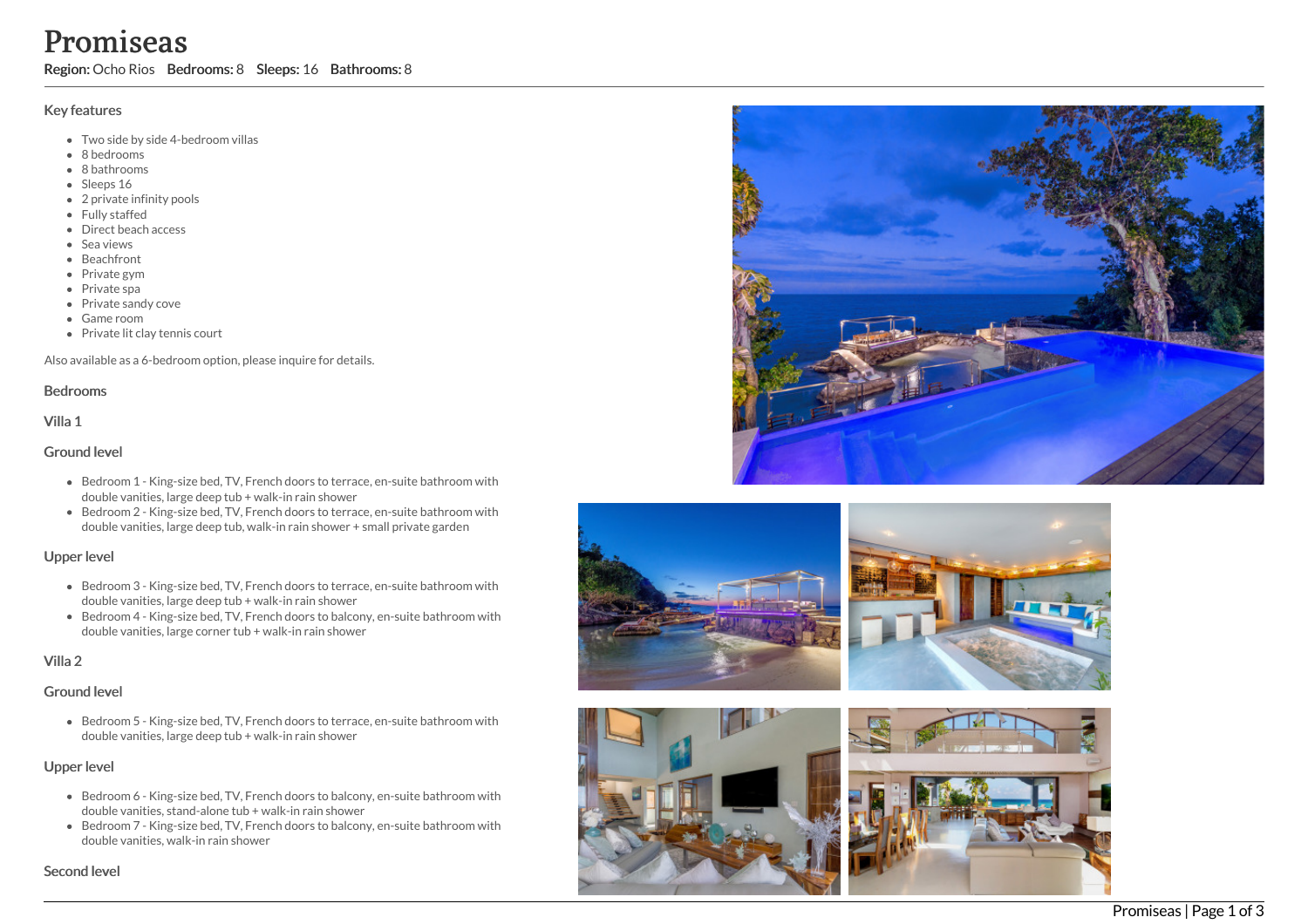Bedroom 8 - 4 Queen-size hanging rope beds with balcony, en-suite bathroom with double vanities and soaking tub - maximum occupancy 4 guests

### Living area

- Open-plan living area
- Fully equipped kitchen
- Breakfast bar with seating
- Dining table and chairs
- Tastefully furnished living room with flat-screen TV and comfortable sofas
- Additional living room with flat-screen TV and sofas
- Bar area
- Water features

## Outside area

- 2 private infinity pools
- Hot tub
- Private sandy cove
- **Sunloungers**
- Multipe terraces
- Covered terrace
- B e a c h f r o n t g a z e b o
- Alfresco dining area
- Outdoor lounge area
- Poolside lounge area
- Bar area
- Rope bridge connecting upper deck with gym and bird-watching platform
- B e a c h B B Q a r e a
- Landscaped gardens

# Home entertainment

- Flat-screen TVs in living area and most bedrooms
- Private gym with stationary bikes, Cybex lat row, multi press, leg extension, leg curl, 2 treadmills, stair climber, 5-50lb weights
- Private spa with hot tub, massage deck and bar area sitting room
- G a m e r o o m
- Private lit clay tennis court racquets and balls available
- Bir d w a t c hin g pla t f o r m

# General

- Air conditioning in bedrooms
- Ceiling fans throughout
- Complimentary wifi
- Bedding and towels in clu d e d
- Private parking
- Sonos sound system throughout
- C a ble T V
- Single and double kayaks with life vests
- A 50% deposit will be required for bookings over the Thanksgiving, Christmas, and New Year periods

# Staff\*\*

- Chefs
- B u tle r s